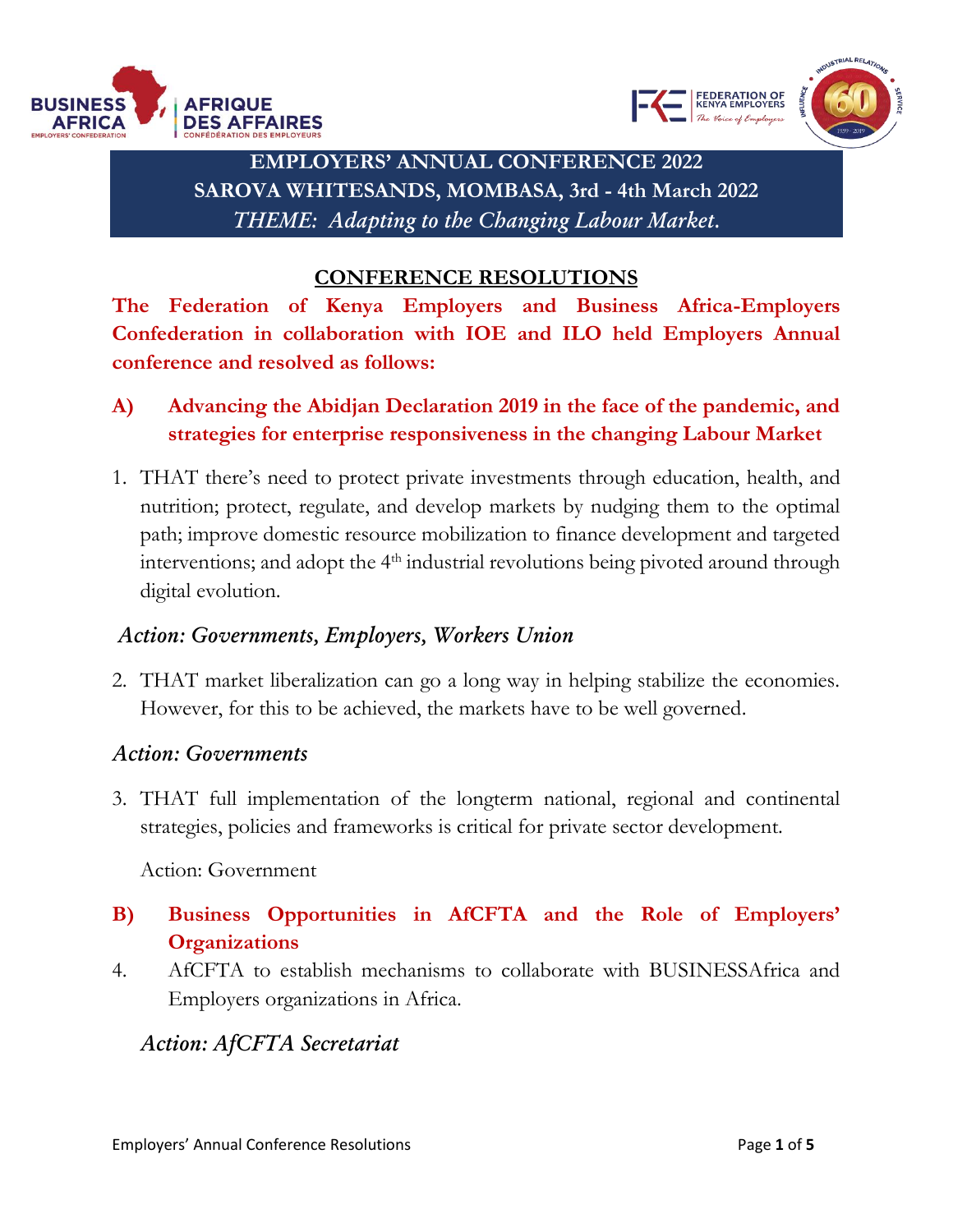



5. THAT African states work on adjustment and removal of tariffs and non-tariff barriers to trade in order to facilitate the boost for intra-Africa trade.

# *Action: AU, Governments*

6. THAT there's need to improve the transport infrastructure between African countries to facilitate intra-Africa trade.

# *Action: AU, Governments*

7. THAT AfCFTA has mapped four key available business opportunities or continental/ regional value chains in automotive sector, agro-processing (meat, fish), pharmaceutical and transport & logistics sectors. Enterprises are therefore called upon to consider these areas.

## *Action: Enterprises*

8. THAT there's need to urgently formalize the informal sector which has currently employed over 80% of the working population in Africa.

#### *Action: Governments, Enterprises*

9. THAT together with harmonization of business, transport and migration regulatory frameworks, there's need for harmonization of language to ease cross border communication – possibly have a single African language of trade to facilitate intra-Africa trade.

## *Action: AU, Governments*

10.THAT there's need to have the voice of cottage (Jua kali) industries, who make up the informal sector, on the table to discuss issues that will grow their enterprises and enable them supply beyond borders. This should be coupled with affordable credit and financing for quality innovations and sustainability & expansion of the industry.

## *Action: Jua kali, Employers, Governments*

11. THAT African employers and Jua kali enterprises consider benchmarking with the best practices in the world such as 'Zero defect in India' for Jua kali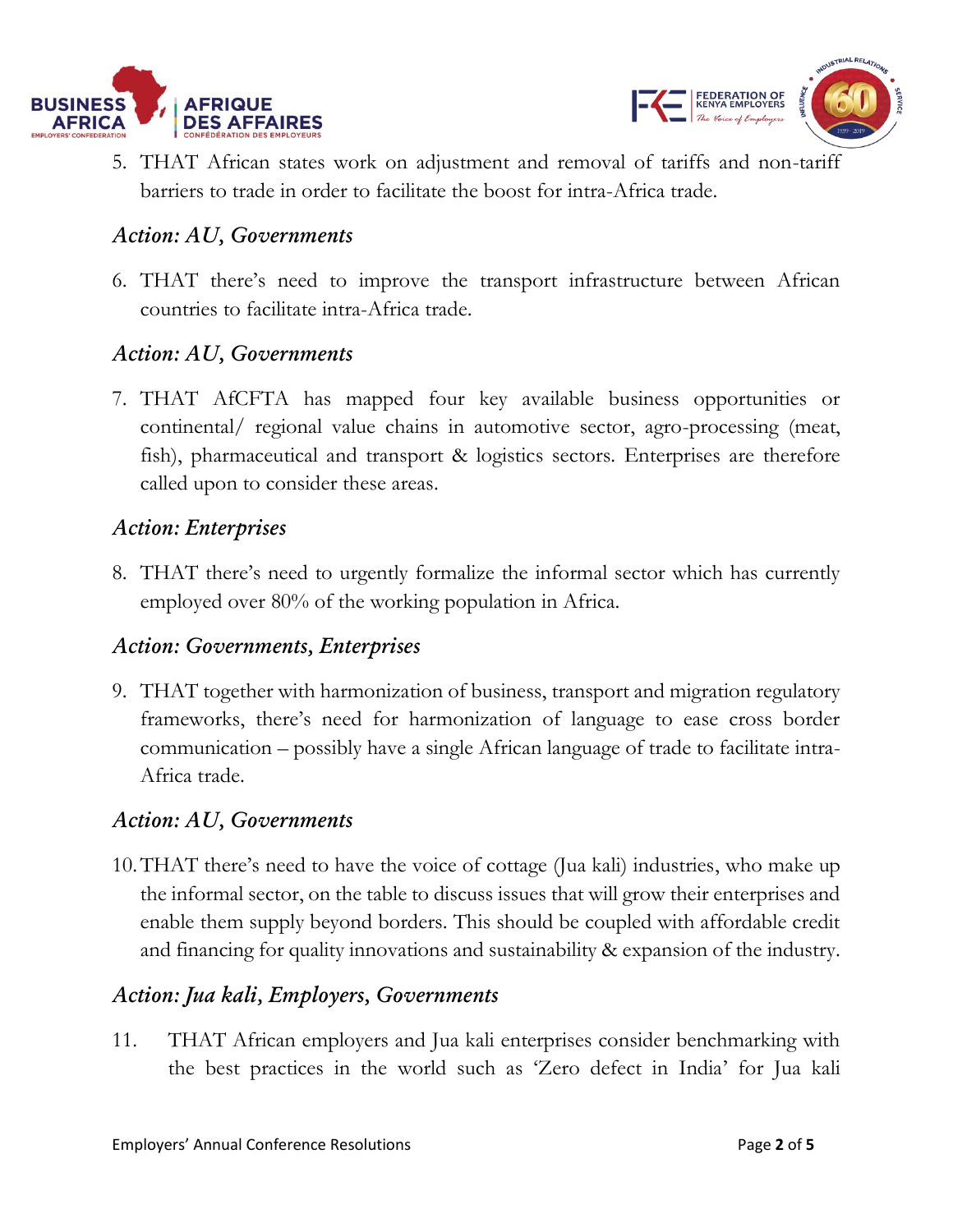



industries, Export Development Strategy in Togo, and AfCFTA Committee for guided entry into AfCFTA in Ivory Coast.

# *Action: Governments, Jua kali enterprises*

12. THAT there's need for segmentation of core competencies among the African countries and institutionalize competitive advantage in what various African countries produce in mass and quality then trade with each other.

# *Action: AU, Governments, Enterprises*

13. That AfCFTA strengthen its collaboration with BUSINESSAfrica and Employers in the implementation of AfCFTA

# *Action: AfCFTA*

- **C) The Role of TVET in Strengthening Industry Performance**
- 14. THAT the future is TVET, and countries need to invest in rebuilding the TVET infrastructure, improve management of education around the labour market realities for economic development.

#### *Action: Governments, TVETs*

15. THAT there's need for collaborative leadership between the industry and training institutions to enhance employability as well as quality of employees through skilling, reskilling and upskilling.

#### *Action: TVETs, Employers, Workers union*

16. THAT employer's organizations undertake skills gap assessment and advocate for skills development so that training is in tandem with market realities and needs.

#### *Action: Employers, Workers union*

17. THAT the industry comes on board to support curriculum development and assessment among the training institutions such as TVETs.

## *Action: Training institutions, Employers*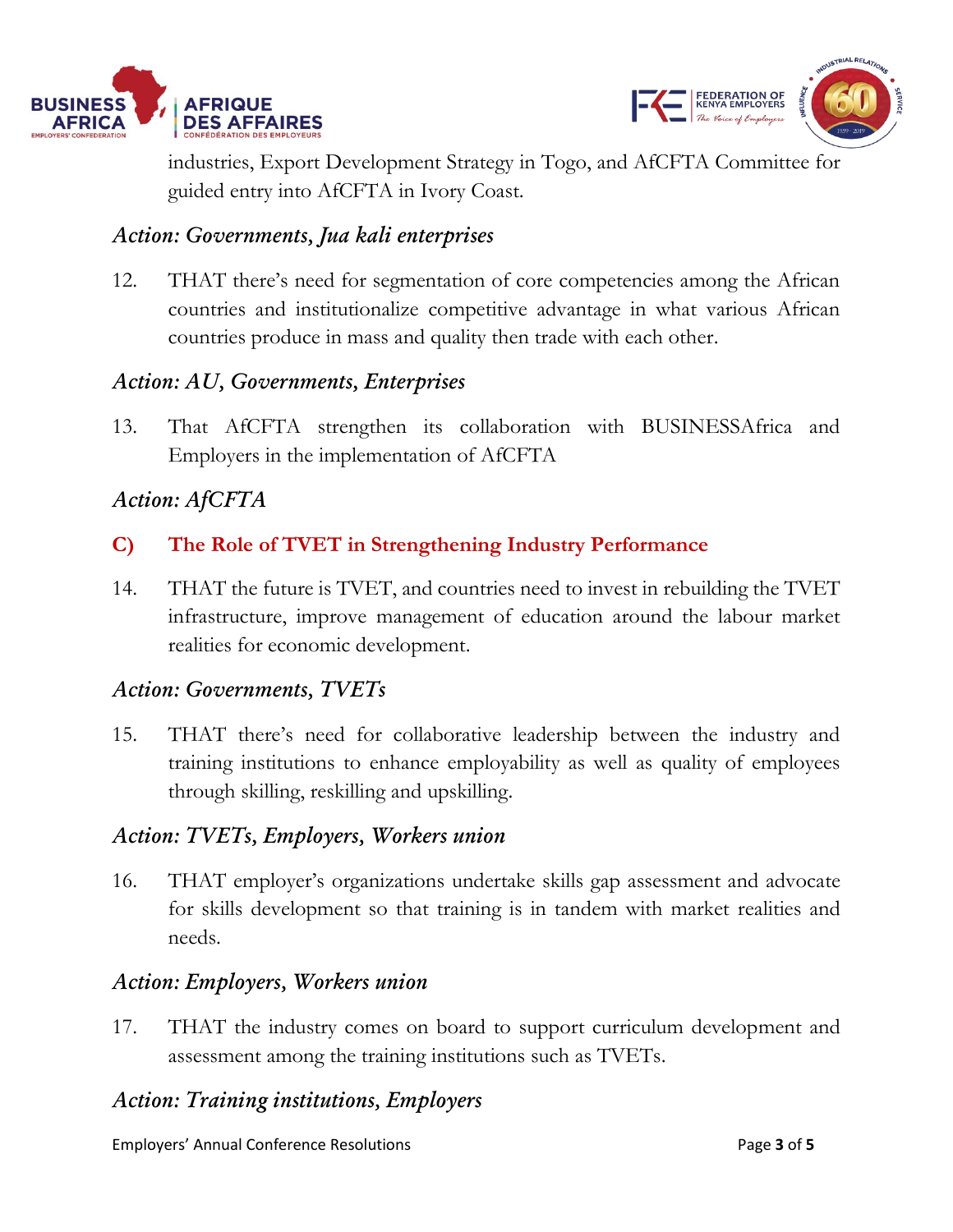



# **D) Unleashing Labour Migration for Africa's Prosperity**

18. THAT social protection is an issue for the migrant workers and that there's need for Governments to establish social protection mechanisms that extend to the migrant workers.

# *Action: Governments, Employers, Workers union*

19. THAT the Employers be at the negotiation table of bilateral agreements and discussion on issues to do with migration rather than the government negotiating alone.

# *Action: Government, Employers, Workers union*

20. THAT there's need for skills audit, anticipation, and mapping to inform skilled labour migration tendencies and the next skill frontier.

## *Action: Employers, Government, Workers union*

21. THAT there's need to regularize labour migration and have it work to the advantage of the African economies in skilling and spurring economic growth.

## *Action: Employers, Government, Workers union*

# **E) Supporting Gender Equality and Women Advancement in the Changing Labour Market**

22. THAT there's need to formulate and implement policies and legislations aspiring to achieve gender equality.

## *Action: Governments, Employers, Workers union*

23. THAT employers consider generating policies that grow women through leadership positions. Where training is needed, women should be trained to create spaces for women leadership.

## *Action: Governments, Employers, Workers union*